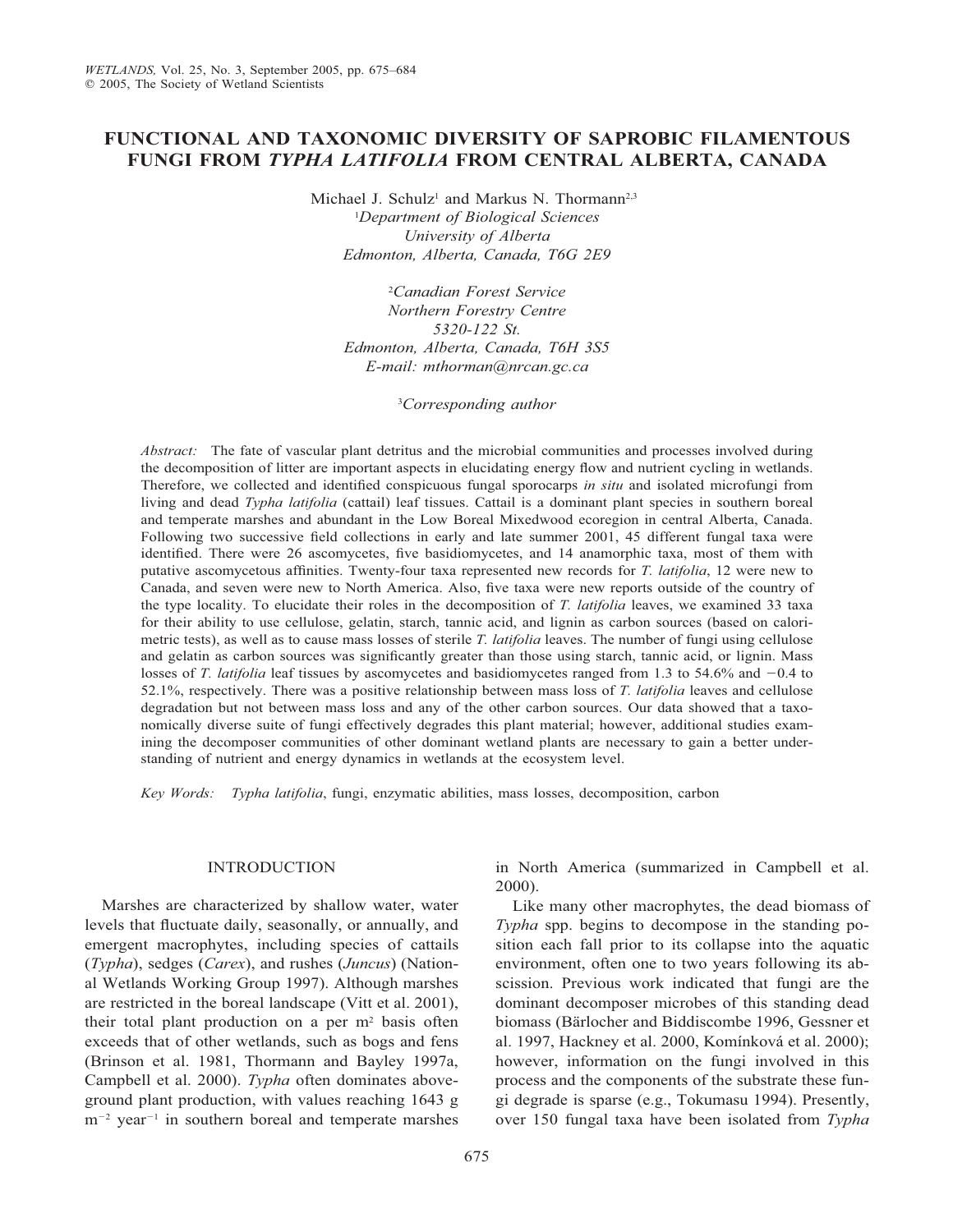spp. worldwide, about 90 specifically from *T. latifolia* L. (Pugh and Mulder 1971, Tokumasu 1994, Farr et al. 2004; compiled data from 74 sources). There are generally limited data available on the enzymatic profiles of these taxa, and their roles in the decomposition dynamics of this dominant wetland macrophyte remain unclear.

Understanding the fate of vascular plant detritus is a critical component in elucidating energy flow and nutrient cycling in wetlands (Wetzel 1990). Despite this, establishing a link between these processes and the microbial communities involved in them has rarely been done in previous studies. Therefore, the purpose of this study was to (1) identify fungi from *T. latifolia* in the Low Boreal Mixedwood ecoregion in Alberta, where this plant is a dominant component of wetlands and likely contributes significantly to nutrient mineralization; (2) elucidate the enzymatic capabilities of these fungi by assessing their abilities to degrade selected carbon (C) sources; and (3) quantify the mass losses they incur on sterile *T. latifolia* leaves *in vitro.*

## MATERIALS AND METHODS

## Study Area and Site Descriptions

Elk Island National Park (EINP, 53.6° N, 112.88° W) is located in the Low Boreal Mixedwood ecoregion in Alberta, Canada (Strong 1992), characterized by mild summers and cold, snowy winters. The mean annual temperature is  $1.4 \text{ }^{\circ}\text{C}$ , and the mean annual precipitation is 403 mm (Vegreville CDA weather station; Environment Canada 1993). Three sites in EINP were chosen to represent a diverse range of *T. latifolia* habitats in order to maximize the number of fungal taxa collected and isolated from this substrate. They included a small, open pond surrounded by a 4–6 mwide fringe of *T. latifolia* (53°42'35" N, 112°52'00" W, Site 1), a large *T. latifolia*-dominated marsh with no open water (53°39'80" N, 112°51'80" W, Site 2), and a small ephemeral lake with *T. latifolia* forming a narrow  $(<1$  m wide), patchy border interspersed with water arum (*Calla palustris* L.) and sedges (*Carex* spp.) (53°41'50" N, 112°48'60" W, Site 3).

#### Isolation and Identification of Fungi

Plant samples were collected on 27 June and 27 September 2001 by randomly walking through each site and by examining individual *T. latifolia* plants for conspicuous fungal fruiting bodies. Fruiting bodies were collected by removing about 0.5–1.0 cm of the leaf above and below the fruiting body. In addition, two standing *Typha* plants, one live (current year's growth) and one dead (previous year's growth), were cut at the base and collected from each site for use in moist chamber incubations. The plant material was carefully rinsed with distilled water to remove attached coarse ''alien'' debris before excising 6-cm leaf sections at intervals of 30 cm starting from the leaf base (yielding sections at distances of 0, 36, 72, and 108 cm from the leaf base). These sections were peeled apart with forceps to separate the sheathing leaves and culm (if present), surface-sterilized (washed in 70% ethanol for about 30 s, rinsed 3x with sterile, distilled water (sd-H<sub>2</sub>0)), and incubated on dampened filter paper in plastic Petri dishes in the dark at  $25^{\circ}$ C. They were monitored daily for fungal growth over a threemonth period. Fruiting bodies and vegetative growth on these sections were used to obtain pure cultures.

Sporocarp-forming basidiomycetes were cultured using surface-sterilized stipe explants. Discomycetes were washed with sd-H<sub>2</sub>0 (if  $\leq$  2 mm diameter) or surface-sterilized (if  $> 2$  mm) before being used as inoculum. Perithecial ascomycetes, coelomycetes, and macroscopically visible hyphomycetes were sub-cultured directly from spores, spore masses, or fruiting bodies that had been washed in sd- $H_2$ 0 and/or were surface-sterilized. Induction of sporulation of some sterile colonies was successful following refrigeration, exposure to black light (UV), and/or growing on various media, including oatmeal agar (20.0 g oatmeal (Quaker<sup>TM</sup>, large flakes), 20.0 g agar (Difco),  $1.0$  L sd-H<sub>2</sub>O), mixed Pablum<sup>®</sup> cereal agar (CA, 100.0 g mixed cereal (Pablum®, H. J. Heinz Company of Canada Ltd.), 15.0 agar (Difco), 1.0 L sd- $H_2O$ ), potato dextrose agar (39.0 g potato dextrose agar (Difco), 1.0 L sd-H<sub>2</sub>O), corn meal agar (17.0 g corn meal agar (Difco), 1.0 L sd-H2O), and autoclaved *T. latifolia* leaves on water agar  $(17.0 \text{ g agar}$  (Difco),  $1.0 \text{ L sd-H, O}$ ). All media were amended with oxytetracycline (0.01%) to suppress bacterial growth.

Fungi were identified using morphological characters either from direct mounts, hand or freezing-microtome sections of fruiting bodies (for some coelomycetes), or slide cultures (Sigler 1993). *Periconia typhicola*, *Hymenopsis typhae*, *Hyphoderma sambuci*, and *Psathyrella typhae* were obtained in November 1999 and/or May 2000 from *T. latifolia* floating mats in a beaver pond just outside the eastern border of EINP during a previous study. New records for fungi were determined by searching current databases (i.e., Farr et al. 2004, Biological Abstracts, and Biological Sciences Internet databases) and the most recent literature on fungi from *Typha* spp.

#### Degradation of Selected C Sources

Thirty-three taxonomically diverse fungi were selected to measure their abilities to use a variety of C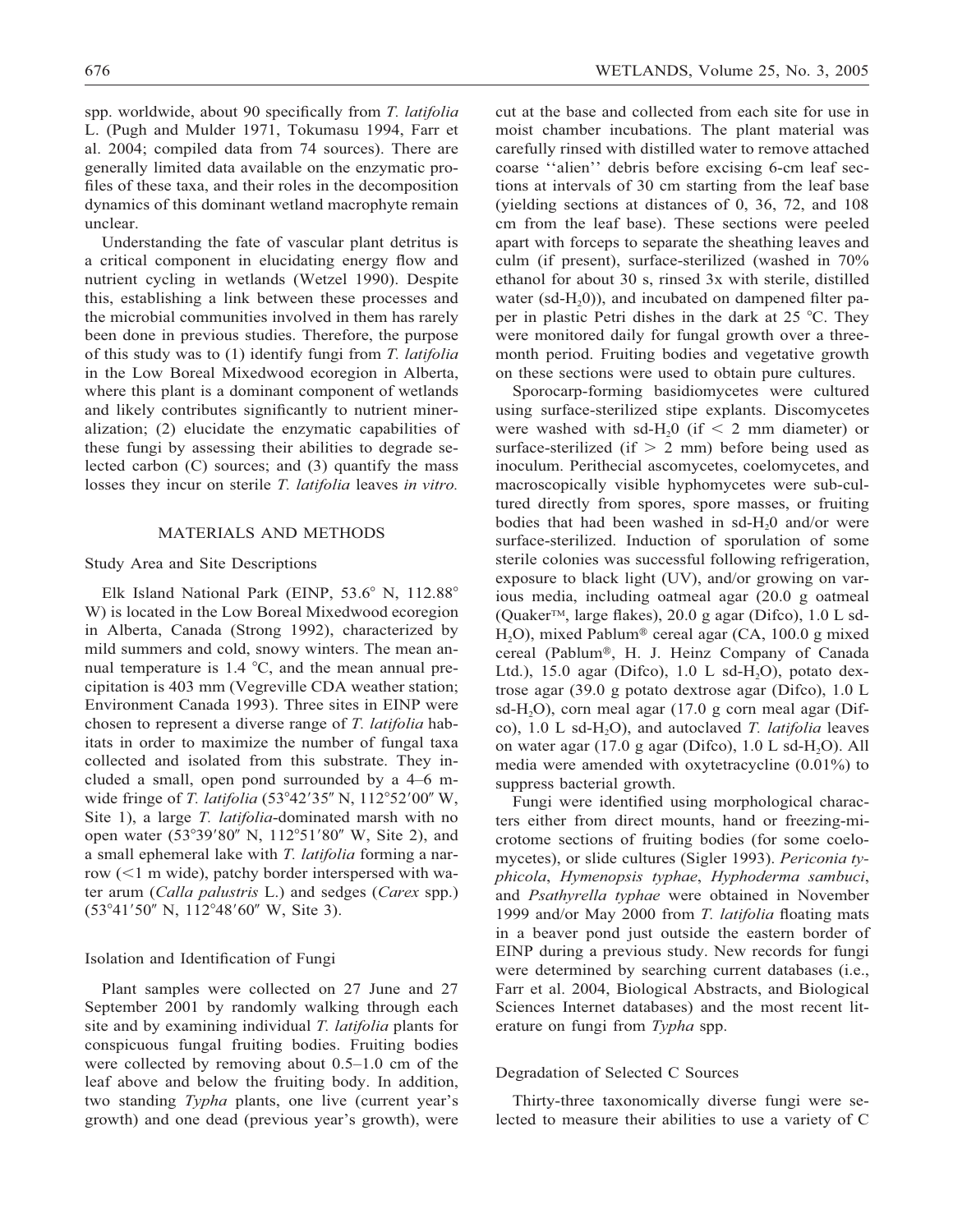sources *in vitro* (cellulose, gelatin, lignin, starch, tannic acid,  $n = 3$  per fungus per substrate), as well as to cause mass losses of sterile *T. latifolia* leaves (see below). Each enzymatic test was visually ranked on a four-point scale, with ''0'' indicating no reaction and ''3'' the strongest reaction of those observed relative to uninoculated controls (i.e., an ''index of degradability''). While this approach was not a precise quantitative analysis, it allowed for a comparison of the relative ability of these fungi to degrade the C substrates. We did not determine if the 33 fungal taxa produced ''retained'' vs. ''diffusible'' enzymes (i.e., enzymes that are chemically bound to the cell wall surfaces vs. those that are released into the surrounding substrate, respectively). Plates were inoculated by transferring a 5.5-mm circular plug of mycelium from the growing edge of a colony on CMA. All treatments were stored at  $25 \degree C$  in the dark. The strongest positive result from each isolate was recorded. These physiological tests are widely used to assess enzymatic abilities of fungi (e.g., Hutchison 1990, Thormann et al. 2002).

Cellulolytic abilities were tested using the celluloseazure method (Smith 1977), using modified Melin-Norkrans agar (MMN, 1.0 g glucose, 2.0 g malt extract (Difco), 1.0 g yeast extract, 0.5 g  $KH_2PO_4$ , 0.25 g  $(NH_4)$ <sub>2</sub>HPO<sub>4</sub>, 0.15 g MgSO<sub>4</sub>·7H<sub>2</sub>0, 0.05 g CaCl<sub>2</sub>, 0.025 g NaCl, 0.012 g FeCl<sub>3</sub>·6H<sub>2</sub>0, 15.0 g agar (Difco), 1 L  $sd-H<sub>2</sub>O$ ) substituted as the nutritive medium (Hutchison 1990). About 15 mL of MMN were added to 25 mL scintillation vials, these were autoclaved, and the medium was allowed to solidify. A  $2\%$  (w v<sup>-1</sup>) cellulose-azure preparation in MMN was autoclaved separately and 1.5–2.0 mL of the suspension was aseptically transferred into each scintillation vial. Degradation of cellulose was indicated by the release of the azure dye from the cellulose agar and its diffusion into the lower, clear layer of MMN after 12 weeks of incubation. Tests were ranked according to the optical density of the azure dye in the basal medium as compared to the cellulose-azure in MMN in the top layer: ''0'' was ranked when the lower MMN layer was the same colour as the controls, "1" when the base MMN layer was slightly more azure than the controls but substantially less colored as the top MMN layer, ''2'' when the base MMN layer was almost as azure as the top MMN layer, and ''3'' was ranked when both top and base MMN layers showed the same coloration.

Starch degradation was assessed using MMN containing 2.0 g  $L^{-1}$  soluble starch (Hutchison 1990). After a maximum of five weeks incubation (faster-growing fungi were tested when the mycelium covered about two-thirds of the plate), plates were flooded with an iodine solution (5.0 g KI in 1.5 g I/100 mL d-H<sub>2</sub>O) for 5 min, which chemically binds to the starch remaining in the medium. Negative tests turned the medium dark-brown, while positive reactions gave a clear zone with an otherwise dark-brown background. Tests were ranked according to the degree of clearing: ''0'' had no clear zone, ''1'' a faint clear zone, ''2'' a highly visible clear zone, and with ''3'' the entire plate was clear.

Wood-powder medium  $(0.01\%$  guaiacol (v v<sup>-1</sup>), 0.2% spruce (*Picea* sp.) wood powder (w  $v^{-1}$ ), 1.8% agar (Difco) (w  $v^{-1}$ ), 1.0 L sd-H<sub>2</sub>O) (modified from Miyamoto et al. 2000) was used to test for lignolytic abilities. Positive reactions were indicated by a reddish-brown pigment on a colorless medium caused by the reaction of polyphenol oxidases with guaiacol. Plates were monitored weekly for five weeks. Tests were ranked according to the proportion of the plate with the pigment present and the darkness of the pigment: "0" had no pigmentation, "1" light pigmentation around the base of the plug, "2" dark pigmentation extending up to halfway to the edge of the plate, and ''3'' dark pigmentation extending more than halfway to the edge of the plate.

The ability to degrade tannic acid was tested using tannic acid medium (5.0 g tannic acid (Baker analyzed), 15.0 g malt extract (Difco), 20.0 g agar (Difco),  $1.0$  L sd-H<sub>2</sub>0) (Davidson et al. 1938). A dark-brown pigment released into an otherwise cream-colored medium indicated the presence of polyphenol oxidases. Tests were ranked according to the proportion of the plate with the pigment present and the darkness of the pigment: "0" had no pigmentation, "1" light pigmentation around the base of the plug, "2" dark pigmentation extending up to halfway to the edge of the plate, and ''3'' dark pigmentation extending more than halfway to the edge of the plate.

Gelatin degradation was tested using MMN containing 120 g L-<sup>1</sup> gelatin instead of agar (Hutchison 1990). The degradation of the gelatin manifests itself as the gelification and ultimate liquification of the medium. Tests were ranked according to the degree of gelification and liquification: ''0'' had no gelification, ''1'' gelification extending up to halfway from the inoculum plug to the edge of the plate (no liquification), ''2'' gelification extending over halfway to the edge of the plate with limited liquification, and ''3'' extensive liquification.

Based on the results from the five enzymatic tests, we developed an ''index of degradability'' for each of the ten fungal orders, which were represented by the 33 fungal taxa in this study (seven ascomycete orders: Aa = fungi with putative ascomycete affinities (n = 9), Doth—Dothideales ( $n = 6$ ), Euro—Eurotiales ( $n = 6$ ) 2), Hypo—Hypocreales ( $n = 1$ ), Leot—Leotiales ( $n = 1$ ) 6), Pezi—Pezizales (n = 1), Sord—Sordariales (n = 3); three basidiomcyete orders: Ba—taxa with putative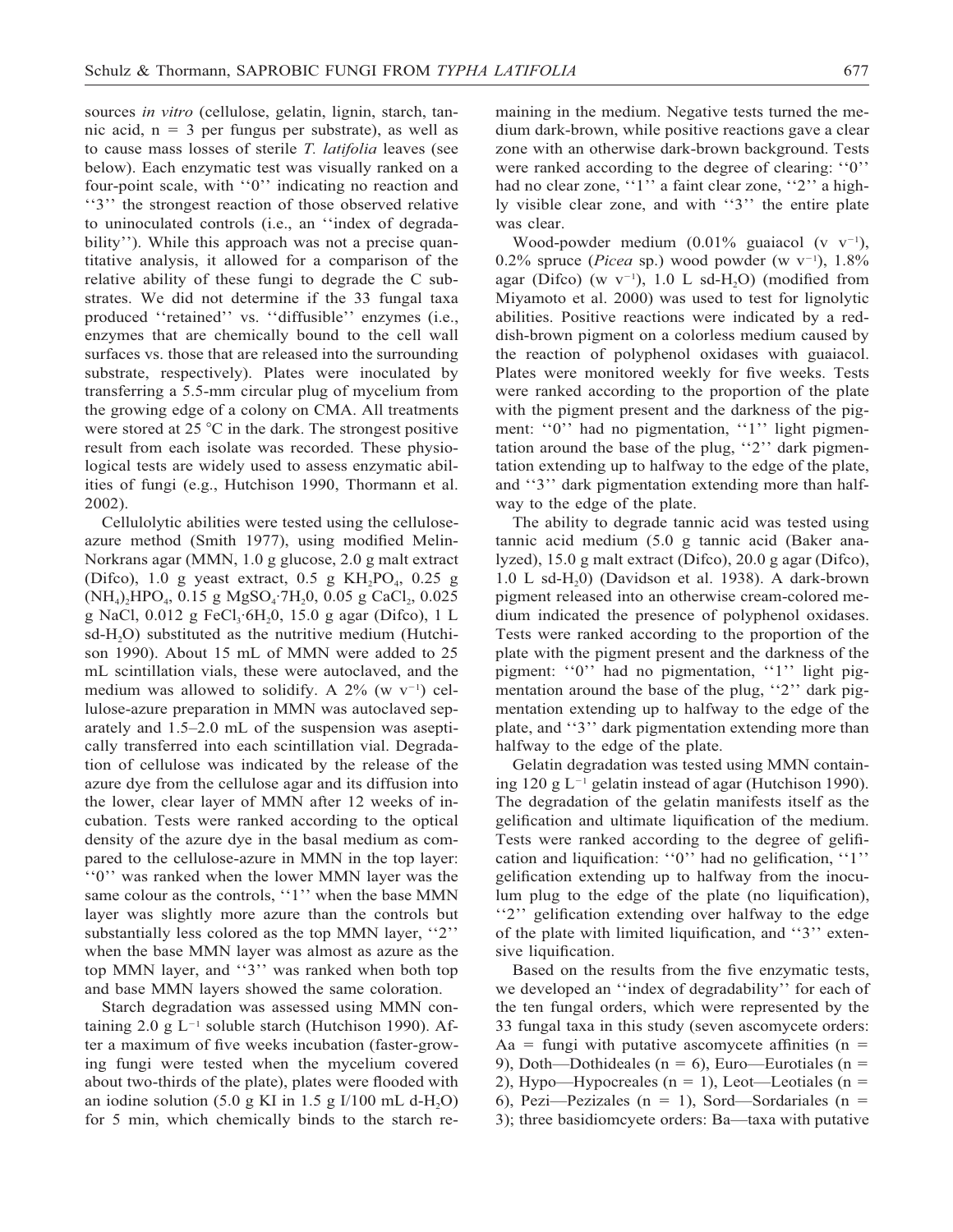basidiomycete affinities ( $n = 2$ ), Agar—Agaricales (n  $= 2$ ), and Ster—Stereales (n  $= 1$ )). The indices were obtained by averaging the abilities of fungal taxa belonging to the same order to degrade each of the five C sources (if  $n > 1$ ) and allowed us to compare qualitatively and quantitatively the abilities of different fungal orders to degrade the major C polymers of *T. latifolia* leaves.

## Decomposition of *T. latifolia* Leaves *in vitro*

Thirty-two fungi were used to test for their abilities to cause mass losses of *T. latifolia* leaves *in vitro.* Green leaves were collected, air-dried to constant mass, and cut into about 8.5-cm-long segments. Weighed  $1.00 \pm 0.10$  g portions containing multiple leaf sections were autoclaved for 21 min at 121  $^{\circ}$ C (liquid cycle), placed on peptone broth agar (20.0 g agar (Difco), 1.0 g peptone-broth (Difco), 1.0 L sd-H<sub>2</sub>O) in plastic Petri dishes, inoculated with one mycelial plug in the center and three additional mycelial plugs near the perimeter of the plate, and incubated at 25 °C in the dark ( $n = 3$  per isolate). After 12 weeks, leaf segments were dried at 80  $^{\circ}$ C to a constant mass, weighed, and the percent mass loss determined for each fungal taxon. Mass loss due to leaching was obtained from uninoculated leaf segments (controls; subtracted from measured mass loss). Box and whisker plots show relationships between the indices of degradability of each of the five C sources and mass losses by the fungi isolated from *T. latifolia*. These plots show the lower and upper quartiles, median (vertical line in box), range (upper and lower whiskers,  $1.5 \times$  the interquartile range), and outliers (circles,  $>1.5$   $\times$  the interquartile range).

#### RESULTS AND DISCUSSION

# Fungi from *T. latifolia* Leaves

Isolates belonged to 45 taxa: five basidiomycetes, 26 ascomycetes, and 15 anamorphic taxa (13 with putative ascomycetous affinities and two with putative basidiomycetous affinities). Most taxa originated from fructifications on leaves *in situ* (37). Four species originated from the sporocarps of other fungi growing on *T. latifolia* leaves (Table 1). This study yielded no zygomycetes or chytridiomycetes. Yeasts were not examined in this study. Of the 37 fungi identified to species, 24 are new reports from *Typha* spp., 12 are new to Canada, seven are new to North America, and the records for *Albotricha acutipila*, *Hyaloscypha glyceriae*, *Phaeosphaeria typhae*, *P. typhicola*, and *Rivilata ius* are the first outside of the country of their type locality (Great Britain, Czech Republic, Germany,

Great Britain, and U.S.A., respectively). *Phialophora melinii*, *Talaromyces ohiensis*, *Coprinopsis radiata*, and *H. sambuci* had not been recorded previously from *Typha* leaves. In contrast, species such as *P. typhae*, *Verticillium lecanii*, *Alternaria alternata*, and *Aureobasidium pullulans* were previously reported from *T. latifolia* and other wetland monocots (Tokumasu 1994, Redhead 1981).

Although the limited collection period did not allow us to estimate abundances of individual taxa, *Cladosporium herbarum*, *Phoma typhicola*, *H. glyceriae*, *Mollisia* sp., and *Stagonospora vitensis* were frequently observed in field and/or laboratory material (data not shown), suggesting that they were common colonizers of *T. latifolia*. *Verticillium lecanii*, *Podospora* cf. *glutinans*, cf. *Bjerkandora adusta*, and *Thielavia terrestris* were isolated from sporocarps of other fungi growing on *T. latifolia*. *Podospora* spp., *B. adusta*, and *T. terrestris* are common saprobes on dung, wood, and soil/plant materials, respectively, as were several other fungi isolated directly from leaf material (e.g., *Sordaria fimicola* and *P. melinii*).

We used 70% ethanol to surface-sterilize our plant materials before isolating fungi from them. This approach likely eliminated most surficial contaminants; however, it may have also eliminated some active saprobic fungi, as ethanol penetrated into the *Typha* plant tissues. Hence, our list of fungi from *T. latifolia* may be conservative.

## Enzymatic Abilities of Fungi from *T. latifolia*

Cellulose degradation was observed in 32 of the 33 isolates (97%), while 27 degraded gelatin (82%), 24 starch  $(73\%)$ , 20 tannic acid  $(61\%)$ , and 19 lignin (58%; Table 1). Taxonomically, cellulose and gelatin generally were used equally well by all fungi of all taxonomic groups. In contrast, the remaining three C sources showed variable patterns of use among the fungal groups (Figure 1). For example, *Fusarium sporotrichioides* (Hypocreales) showed strong abilities to use starch and tannic acid (index of degradability  $=$ 3) but was less able to use lignin (index of degradability  $= 1$ ; Table 1). Many members of the Hypocreales are plant pathogens and saprobes, and their ability to synthesize a broad suite of enzymes enables them to colonize many substrates and overcome host defense mechanisms. Lignin was well-degraded by most of the basidiomycetes and most members of the Pezizales and Leotiales (ascomycetes) but was not welldegraded by the remaining fungal groups (Figure 1). Many basidiomycetes synthesize polyphenol oxidases, which allow them to degrade lignin-rich substrates. Hence, they are often the primary decomposers of wood (Eriksson et al. 1990). Members of the Leotiales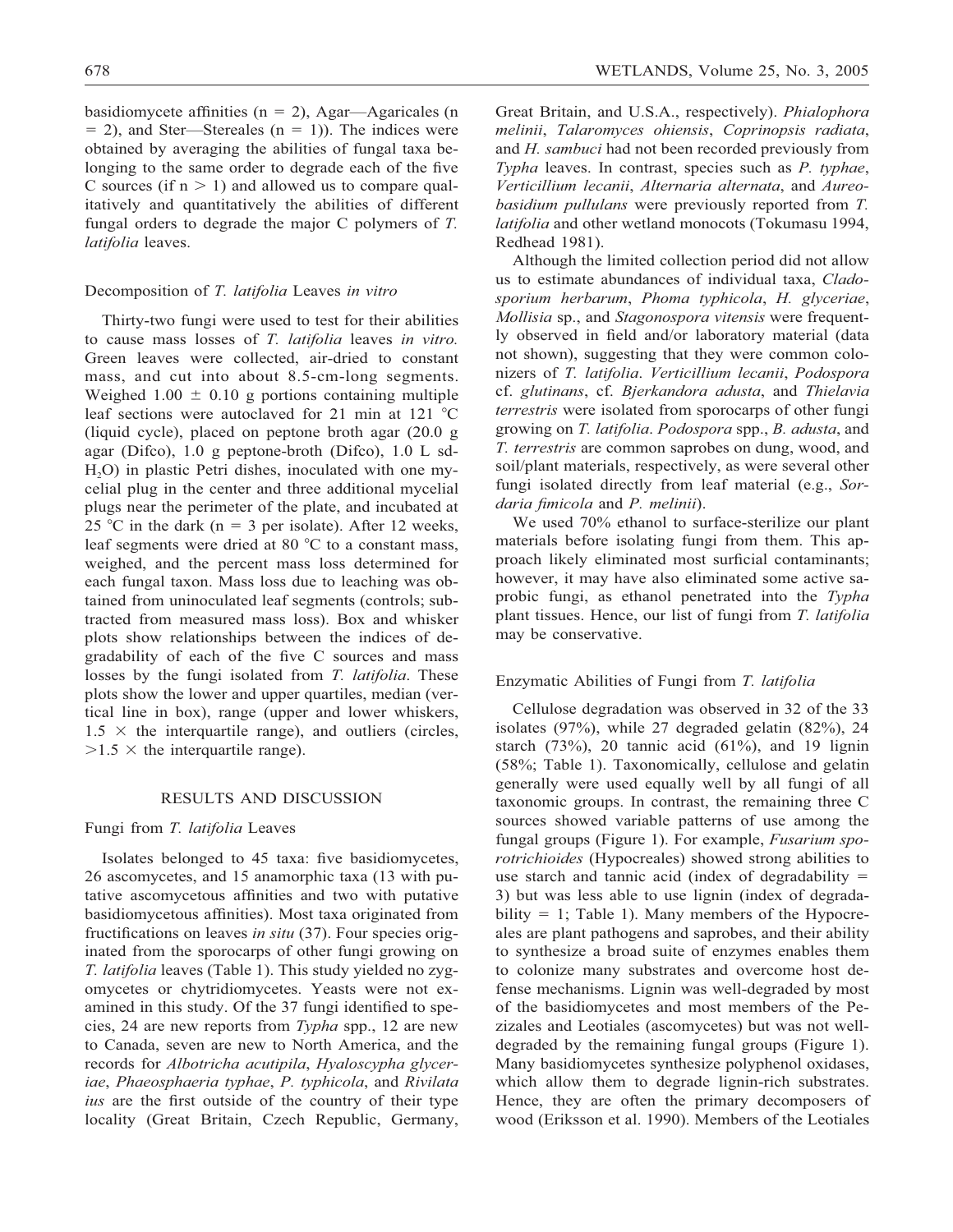and Pezizales are often associated with roots of conifers and ericaceous shrubs. They are also encountered on stems of herbaceous plants, dung, wood, soil, and fruits and cones. These substrates are typically ligninrich, and the ability of these taxa to produce polyphenol oxides allows them to access C from complex structural polymers (Eriksson et al. 1990).

The apparent trade-off between the ability to hydrolyze cellulose and tannic acid vs. lignin is not surprising, given the more complex chemical structure of lignin and lignin-like polymers. Lignin and its relatives are formed via the polymerization of phenolic monomers, resulting in complex and often irregularly bonded phenylpropanoid polymers. The degradation of these polymers requires a suite of different polyphenol oxidase enzymes, which few fungi other than basidiomycetes can synthesize (Domsch et al. 1980, Paul and Clark 1996). This predisposition may be the result of their ability to hydrolyse xylan, which is a necessary step in the release of lignin embedded in the cell wall matrix (Eaten and Hale 1993). Conversely, cellulose is a less complex molecule, consisting of long chains of repeating D-glucose residues. It is likely that cellulose is the major structural component of *T. latifolia* leaves, as well as other herbaceous plant tissues. Hence, there is a predisposition by many fungi to degrade this structural polymer.

Although we could not find any data on the structural polymer composition of *T. latifolia* leaves, other members of the Poales, including *Nardus stricta* L. (matgrass) and *Zea mays* L. (corn), have cellulose concentrations of  $660-680$  mg  $g^{-1}$  (Rowland and Roberts 1994, Escher et al. 2000). A relationship between the number of fungi degrading a given polymer and its concentrations in the substrate is also apparent in the relative abilities of the fungi tested to degrade starch (73%) and lignin (58%), which is consistent with the proportional concentrations of these polymers in *Z.*  $mays$  (40 and 20 mg  $g^{-1}$ , respectively; Escher et al. 2000). The large number of fungi utilizing gelatin, an indicator of the ability to degrade nitrogen-rich compounds, is consistent with the higher nitrogen content of *T. latifolia* leaves compared to other wetland monocots (Thormann and Bayley 1997b); however, this does not preclude these fungi, many of which produce abundant spores, from colonizing other wetland plants with lower nitrogen content.

Our data contrast with findings from aquatic hyphomycetes. Hasija and Singhal (1991) showed that all of 39 aquatic hyphomycetes tested positively for cellulases (similar to our results), but 35 of their taxa produced lignases, a much higher proportion than in our study (90% vs. 58%). Bergbauer et al. (1992) also found strong lignolytic abilities in aero-aquatic hyphomycetes (five species tested). This suggests that fungi

common to aquatic environments may have strong lignolytic and cellulolytic capabilities, which appears to be in contrast to fungi in non-aquatic environments. Since *Typha* and other emergent wetland plants, such as *Scirpus*, *Spartina*, and *Carex* species, begin to decompose in the standing position, they are first colonized by fungi whose spores are aerially deposited onto their leaf tissues. Our results indicate that these fungi preferentially use cellulose and other simple compounds as C sources, leaving more complex polymers, including lignin, behind. Once the structural integrity of the standing dead leaves is sufficiently compromised and they fall into the water column, aquatic hyphomycetes, with their stronger lignolytic abilities, decompose the remaining plant materials. This succession from aerially deposited fungal taxa on standing dead plant tissues to aquatic hyphomycetes (and bacteria, which are also important decomposer organisms in this milieu) on submerged plant tissues has been demonstrated previously by Newell et al. (1995; *Carex walteriana* Bailey in Georgia, USA), Kamínková et al. (2000; *Phragmites australis* (Cav.) Trin. *ex* Steud. in Switzerland), and Kuehn et al. (2000; *Juncus effuses* L. in Alabama, USA) among others. A similar succession likely occurs on *T. latifolia* as well; however, further studies on cellulose:lignin ratios in these materials are needed to confirm this hypothesis.

Contrary to our findings, Flanagan and Scarborough (1974) found that of fungi on living *Eriophorium angustifolium* Honckeny (tall cottongrass) and *Carex aquatilis* Wahlenb. (water sedge) leaves, 1.3 and 25.6% were able to use cellulose and starch, respectively, as C sources. This trend was reversed in decomposing leaves of these two plant species (ability to use cellulose: 30.5%; ability to use starch: 10.5%), indicating a succession of fungal taxa from living to decomposing plant tissues. These values are substantially lower than ours, especially for cellulosis, and may be the result of differences in origin of their plant materials (Arctic) but more likely their isolation techniques for fungi (i.e., dilution plating). This is significant because their study has been used as a model for studies on fungal functional diversity (Kjøller and Struwe 1992).

#### Mass Loss of *T. latifolia* Leaves *in vitro*

Our taxa caused a wide range of mass losses from 54.6 to  $-0.4\%$  (Table 1). Mass losses due to leaching (18%) were similar to the previously estimated 14– 16% for *Typha*  $\times$  *glauca* Godr. (Nelson et al. 1990). The large mass losses obtained in our study are consistent with those reported for *T. latifolia* leaves *in situ* (e.g., Bärlocher and Biddiscombe 1996: 54.5% mass loss in seven months; Thormann and Bayley 1997b: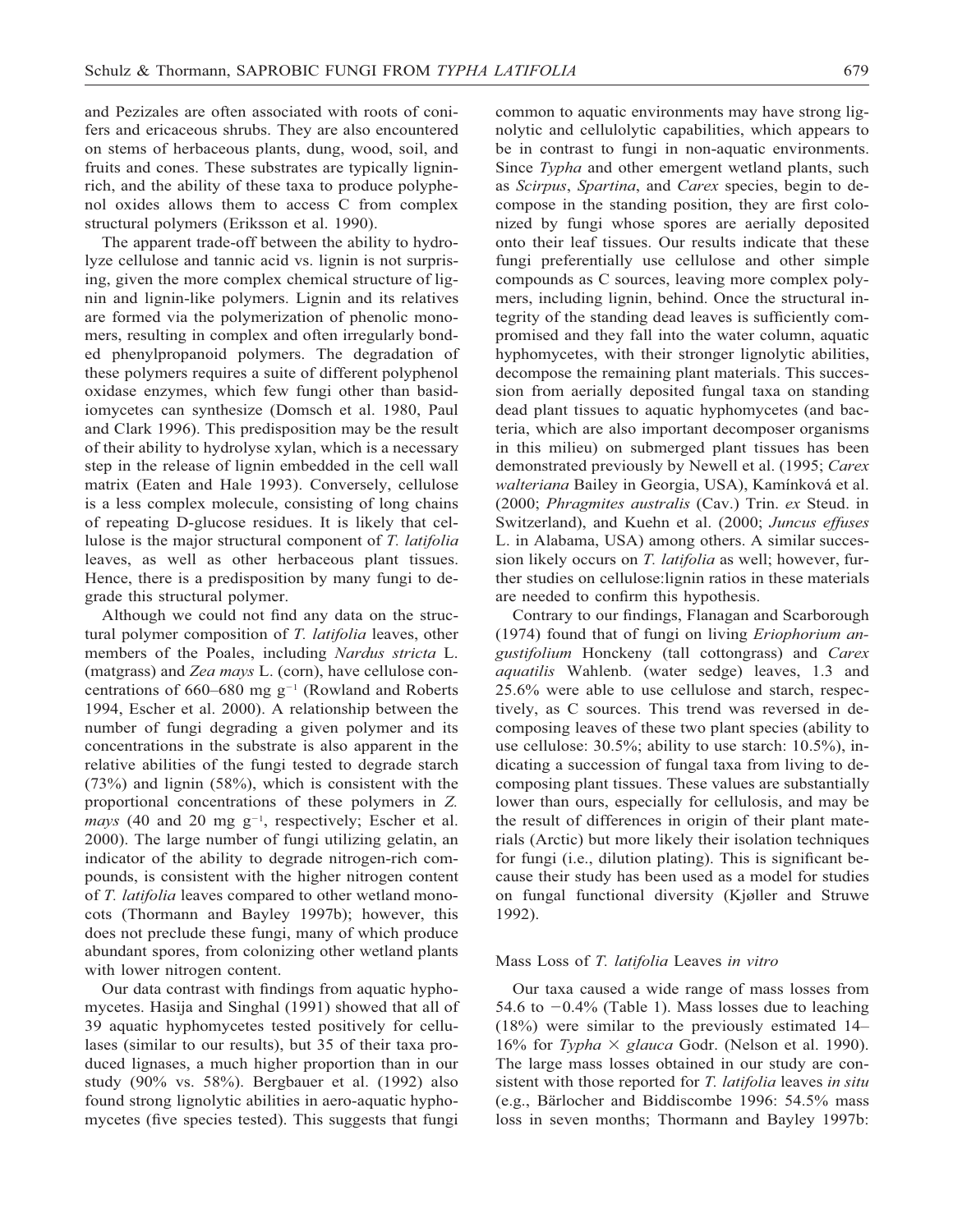| range from 0 (no ability to use the carbon source) to 3 (relative maximum ability to use the carbon source) |                                 |                              |                   |                                 | Carbon source degradation |                     |                                  |                 |                                               |
|-------------------------------------------------------------------------------------------------------------|---------------------------------|------------------------------|-------------------|---------------------------------|---------------------------|---------------------|----------------------------------|-----------------|-----------------------------------------------|
| Fungal taxa and taxonomic positions                                                                         | Source                          | Accession numbers            | Cellulose         | Gelatin                         | Starch                    | TAM                 | Lignin                           | Mass loss $(%)$ | n                                             |
| <b>ASCOMY COTA</b>                                                                                          |                                 |                              |                   |                                 |                           |                     |                                  |                 |                                               |
| Anamorphic ascomycetes                                                                                      |                                 |                              |                   |                                 |                           |                     |                                  |                 |                                               |
| Acremonium sp.                                                                                              | <b>MC</b>                       | <b>UAMH 10078</b>            | $\epsilon$        | $\epsilon$                      | $\mathcal{C}$             | 3                   |                                  | 54.6 (3.1)      | 3                                             |
| Alternaria alternata (Fr.) Keissler                                                                         |                                 |                              |                   |                                 |                           |                     |                                  |                 |                                               |
| Arthrobotyris superba Corda                                                                                 | $\mathbb Z$                     | <b>UAMH10288</b>             |                   |                                 |                           |                     |                                  |                 |                                               |
| Aureobasidium pullulans (de Bary) Arnaud                                                                    | <b>NC</b>                       | <b>ALTA 13095</b>            |                   |                                 | $\circ$                   |                     | $\circ$                          | (22.2)<br>29.3  |                                               |
| Epicoccum purpurascens Ehrenb. ex. Schlecht                                                                 | z<br>&<br>$\rm _{MC}$           | <b>ALTA 13103</b>            | m, m, n, m        | $\omega$ $\omega$ $\omega$      | $-0$                      | $\omega$ $\sigma$   | $\circ$ $\overline{\phantom{0}}$ | (12.6)<br>10.2  | $\begin{array}{c} 2 & 0 \\ 0 & 0 \end{array}$ |
| Periconia typhicola Mason & Ellis                                                                           | $\cup$<br>Ž                     | <b>UAMH 10289</b>            |                   |                                 |                           |                     |                                  | (15.7)<br>39.1  |                                               |
| Phialophora melinii (Nannf.) Conant                                                                         | z<br>ళ<br>$\cup$<br>Ž           | <b>UAMH 10077</b>            |                   |                                 |                           | $\mathbf{\Omega}$   | $\circ$                          | (16.2)<br>21.7  |                                               |
| Septofusidium herbarum (Brown & Smith)                                                                      | $\overline{z}$                  | <b>ALTA 13118</b>            |                   |                                 |                           |                     |                                  |                 |                                               |
| Samson                                                                                                      |                                 |                              |                   |                                 |                           |                     |                                  |                 |                                               |
| Verticillium lecanii (Zimm.) Viégas                                                                         | $\mathbb{L}$                    |                              | $\omega$ $\omega$ |                                 | $\circ$                   |                     | $\circ$                          | 7.0             |                                               |
| Hymenopsis typhae (Fuckel) Sacc.                                                                            | $\mathsf{z}$<br>ళ<br><b>MC</b>  | <b>UAMH 10290</b>            |                   | $\circ$ $\circ$ $\circ$ $\circ$ |                           | $0 \nmid N \nmid N$ | $\overline{\phantom{a}}$         | (5.5)<br>21.4   | $-5$ $-5$                                     |
| Pseudoseptoria stomaticola (Bäumler) Sutton                                                                 | $\mathbb Z$                     | <b>UAMH 10292</b>            | $ \infty$         |                                 |                           |                     | $\circ$                          | 3.4             |                                               |
| Stagonospora vitensis Unamuno                                                                               | M <sub>C</sub>                  | 10319<br>UAMH 10293,         |                   |                                 | $\circ$                   |                     |                                  | (2.5)<br>40.1   |                                               |
| Stagonospora nodorum (Berkley) Castenalli &<br>Germano                                                      | $\overline{z}$                  | 13122<br>ALTA 13121,         |                   |                                 |                           |                     |                                  |                 |                                               |
| Dothideales                                                                                                 |                                 |                              |                   |                                 |                           |                     |                                  |                 |                                               |
| Cladosporium cladosporioides (Fres.) de Vries                                                               | ЙC                              | <b>ALTA 13098</b>            |                   | $\omega$ $\omega$               |                           | $\omega$ $\omega$   | $\circ$                          | 2.6(0.3)        | $\frac{3}{2}$                                 |
| Cladosporium herbarum (Pers.) Link ex Gray                                                                  | Z<br>$\infty$<br>$\overline{M}$ | 13099<br><b>ALTA</b>         |                   |                                 | $\mathbf{\sim}$           |                     |                                  | 3.1 (16.0)      |                                               |
| Mycosphaerella recutita (Fr.: Fr.) Johanson                                                                 | $\mathsf{Z}$                    | <b>ALTA 13115</b>            |                   |                                 |                           |                     |                                  |                 |                                               |
| Leptospora rubella (Pers.: Fr.) Rabenh.                                                                     | $\mathbb Z$ $\mathbb Z$         | 13110<br><b>ALTA</b>         |                   |                                 |                           |                     |                                  |                 |                                               |
| Massariosphaeria typhicola (Karst.) Leuchtmann                                                              |                                 | UAMH<br>ALTA 13111,<br>10283 | $\epsilon$        | $\circ$                         | $\mathbf 2$               | $\mathbf 2$         | $\circ$                          | (2.2)<br>29.0   | $\mathfrak{c}$                                |
| Phaeosphaeria typhae (Karst.) Shoemaker &                                                                   | $\mathsf{z}$                    | <b>UAMH 10284</b>            | 3                 | $\mathbf{\sim}$                 | $\mathbf{\sim}$           |                     | $\mathbf{\sim}$                  |                 |                                               |
| <b>Babcock</b>                                                                                              |                                 |                              |                   |                                 |                           |                     |                                  |                 |                                               |
| Rivilata ius Kohlmeyer                                                                                      | $\mathsf{z}$                    | <b>UAMH 10285</b>            |                   | $\sim$                          |                           |                     |                                  |                 |                                               |
| Sporormiella minima (Auersw.) Ahmed & Cain                                                                  | $\overline{z}$                  | <b>ALTA 13120</b>            | $\mathbf{\sim}$   | $\epsilon$                      |                           | $\circ$             |                                  | (2.2)<br>38.6   | $\epsilon$                                    |
| Phoma typhicola Oud.                                                                                        | z<br>&<br>$\cup$<br>Ž           | 13116<br><b>ALTA</b>         |                   |                                 |                           |                     |                                  |                 |                                               |
| Eurotiales                                                                                                  |                                 |                              |                   |                                 |                           |                     |                                  |                 |                                               |
| Aspergillus fumigatus Fres.                                                                                 | MC                              | <b>ALTA 13094</b>            | $\omega$ $\omega$ | $\circ$                         | $\circ$ $\circ$           | $\circ$             | $\circ\,\circ$                   | 31.0(12.2)      | $\sim$ $\sim$                                 |
| Talaromyces ohiensis Pitt                                                                                   | $\overline{z}$                  | <b>UAMH 10287</b>            |                   |                                 |                           | $\circ$             |                                  | 18.7 (12.6)     |                                               |
| Hypocreales                                                                                                 |                                 |                              |                   |                                 |                           |                     |                                  |                 |                                               |
| Fusarium sporotrichioides Sherb.                                                                            | <b>MC</b>                       | ALTA 13104                   | 3                 | 3                               | 3                         | 3                   |                                  | 34.5 (0.2)      | 3                                             |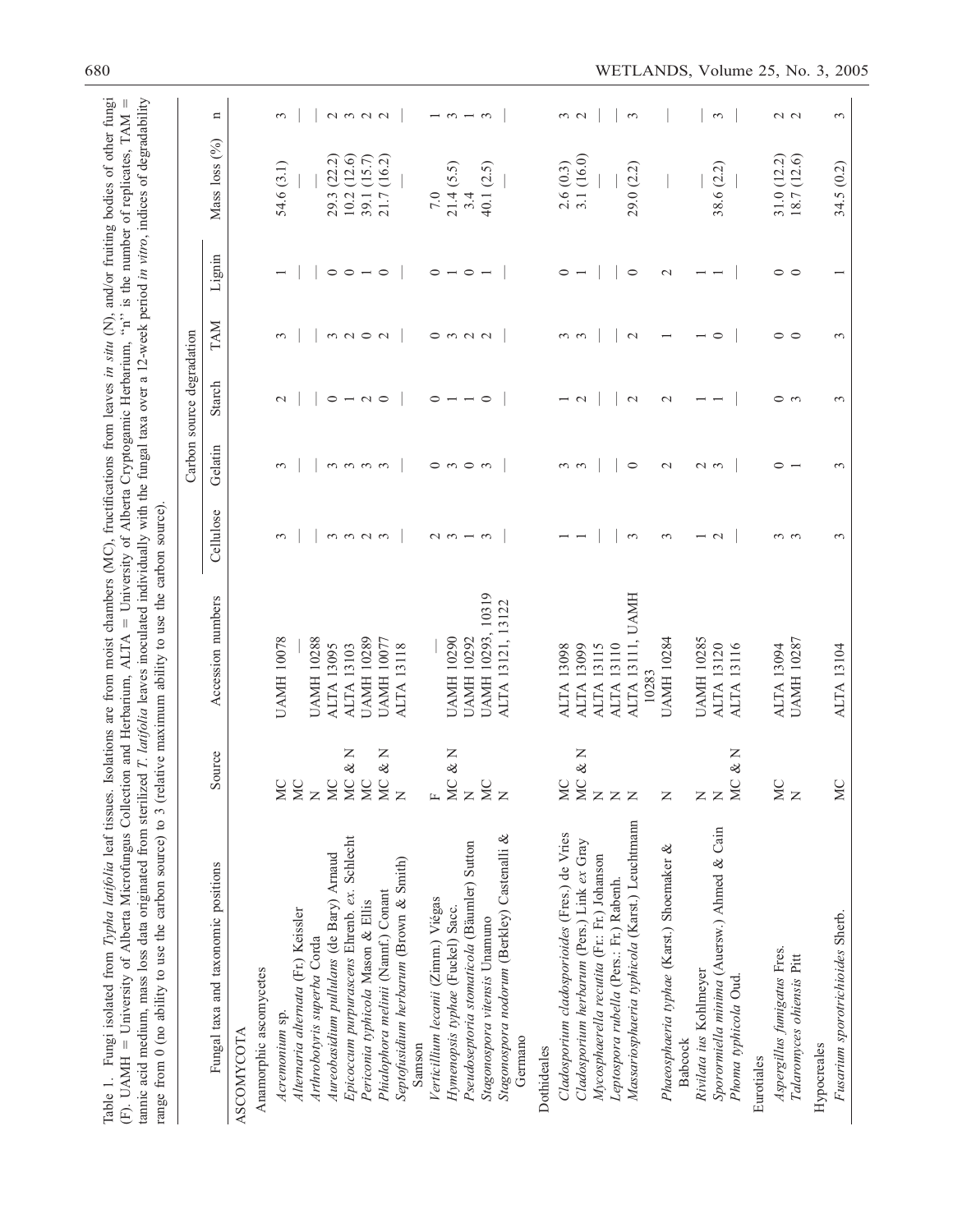| г<br>٦ |
|--------|
|        |
|        |
|        |
|        |
| η.     |
|        |
|        |
|        |
|        |
| 1      |
|        |
|        |
|        |

|                                                      |                            |                           |                   |                         | Carbon source degradation |                          |               |                   |               |
|------------------------------------------------------|----------------------------|---------------------------|-------------------|-------------------------|---------------------------|--------------------------|---------------|-------------------|---------------|
| Fungal taxa and taxonomic positions                  | Source                     | Accession numbers         | Cellulose         | Gelatin                 | Starch                    | TAM                      | Lignin        | Mass loss (%)     | $\mathbf{u}$  |
| Leotiales                                            |                            |                           |                   |                         |                           |                          |               |                   |               |
| Albotricha acutipila (Karst.) Raitviir               |                            |                           |                   | 3                       | $\mathbf 2$               |                          | $\epsilon$    | 2.0(1.7)          | 3             |
| Cistella sp.                                         | Z Z Z                      | <b>ALTA 13097</b>         |                   |                         |                           |                          |               |                   |               |
| Hyaloscypha glyceriae Velen.                         |                            | ALTA 13105, 13106,        |                   |                         |                           |                          |               |                   |               |
|                                                      |                            | 13107                     |                   |                         |                           |                          |               |                   |               |
| cf. H. glyceriae                                     |                            |                           | $\epsilon$        |                         |                           | $\circ$                  |               | 47.5 (7.4)        |               |
| Hymenoscyphus repandus (Phillips) Demis              |                            |                           | $\circ$           |                         |                           | $\circ$                  | $\circ$       |                   | $52 - 7$      |
| Hymenoscyphus scutula (Pers.: Fr.) Phillips          |                            |                           |                   | $\omega$ $\omega$       |                           |                          | $\epsilon$    | $4.8(1.5)$<br>5.0 |               |
| Coryne sp.                                           |                            | <b>ALTA 13101</b>         |                   |                         |                           |                          |               |                   |               |
| Mollisia sp.                                         | zzzz                       | ALTA 13112, 13113,        |                   |                         |                           |                          |               |                   |               |
|                                                      |                            | 13114                     |                   |                         |                           |                          |               |                   |               |
| Tapesia sp.                                          |                            | ALTA 13123, 13124         |                   |                         |                           | $\circ$                  |               | 5.6 $(1.7)$       |               |
| Tapesia sp.                                          | $Z \,$                     |                           | $\frac{3}{2}$     | $\omega$ $\omega$       | $\sim$ $\sim$             | $\epsilon$               | $\sim$ $\sim$ | 1.3(2.6)          | $\sim$ $\sim$ |
| Pezizales                                            |                            |                           |                   |                         |                           |                          |               |                   |               |
| Iodophanus carneus (Pers.: Fr.) Korf                 |                            | ALTA 13108, 13109         |                   |                         |                           |                          |               |                   |               |
| Scutellinia heterosculpturata Kullman & Raitviir     | $Z \,$                     | <b>UAMH 10286</b>         | 3                 | $\epsilon$              | $\circ$                   | 3                        | $\circ$       | 12.5(6.9)         | 3             |
| Sordariales                                          |                            |                           |                   |                         |                           |                          |               |                   |               |
| Podospora cf. glutinans (Cain) Cain                  |                            |                           | 3                 |                         | 0                         | $\circ$                  | ⊂             | 25.6(7.4)         |               |
| Sordaria fimicola (Rob.) Ces. & de Not.              |                            | <b>ALTA 13119</b>         |                   |                         |                           | $\circ$                  |               | 37.8 (9.8)        |               |
| Thielavia terrestris (Apinis) Malloch & Cain         | щZщ                        | <b>UAMH 10291</b>         | $\omega$ $\omega$ | $\circ$ $\circ$ $\circ$ | $\mathbf{\sim}$           | $\overline{\phantom{0}}$ | $\epsilon$    | 44.8 (4.2)        | n m m         |
| <b>BASIDIOMYCOTA</b>                                 |                            |                           |                   |                         |                           |                          |               |                   |               |
|                                                      |                            |                           |                   |                         |                           |                          |               |                   |               |
| Anamorphic basidiomycetes                            |                            |                           |                   |                         |                           |                          |               |                   |               |
| Sclerotium hydrophilum Sacc. apud Rothert            | $\frac{1}{2}$<br><b>MC</b> | ALTA 13117, UAMH<br>10282 | 3                 | $\mathcal{L}$           | $\mathcal{L}$             | $\mathcal{L}$            | 3             | 25.5              | $\mathcal{L}$ |
| cf. Bjerkandera adusta (Willd.: Fr.) Karst.          | $\mathbf{L}$               | <b>ALTA 13096</b>         |                   | 3                       | $\circ$                   | $\circ$                  | $\circ$       | $-0.4(3.8)$       | 3             |
| Agaricales                                           |                            |                           |                   |                         |                           |                          |               |                   |               |
| Coprinopsis radiata (Bolton) Redhead, Vilgalys       | <b>MC</b>                  | <b>ALTA 13100</b>         | 3                 | 3                       | $\mathcal{L}$             | $\circ$                  | 3             | 45.8 (6.3)        | 3             |
| & Moncalvo                                           |                            |                           |                   |                         |                           |                          |               |                   |               |
| Loreleia marchantiae (Singer & Clemençon)<br>Redhead | $\overline{z}$             |                           |                   |                         |                           |                          |               |                   |               |
| Psathyrella typhae 1 (Kalchbrenner) Pearson &        | $\overline{z}$             | <b>UAMH 10280</b>         | 3                 | $\epsilon$              |                           | $\sim$                   | $\epsilon$    | 50.3(4.3)         | 3             |
| Psathyrella typhae 2<br>Dennis                       | $\overline{z}$             | <b>UAMH 10281</b>         | 3                 | 3                       |                           |                          | 3             | 52.1 (0.2)        | $\sim$        |
|                                                      |                            |                           |                   |                         |                           |                          |               |                   |               |
| Stereales                                            |                            |                           |                   |                         |                           |                          |               |                   |               |
| Hyphoderma sambuci (Pers.) Jülich                    | $\mathsf{z}$               |                           | 3                 | $\epsilon$              |                           |                          | $\epsilon$    | 44.6              | 3             |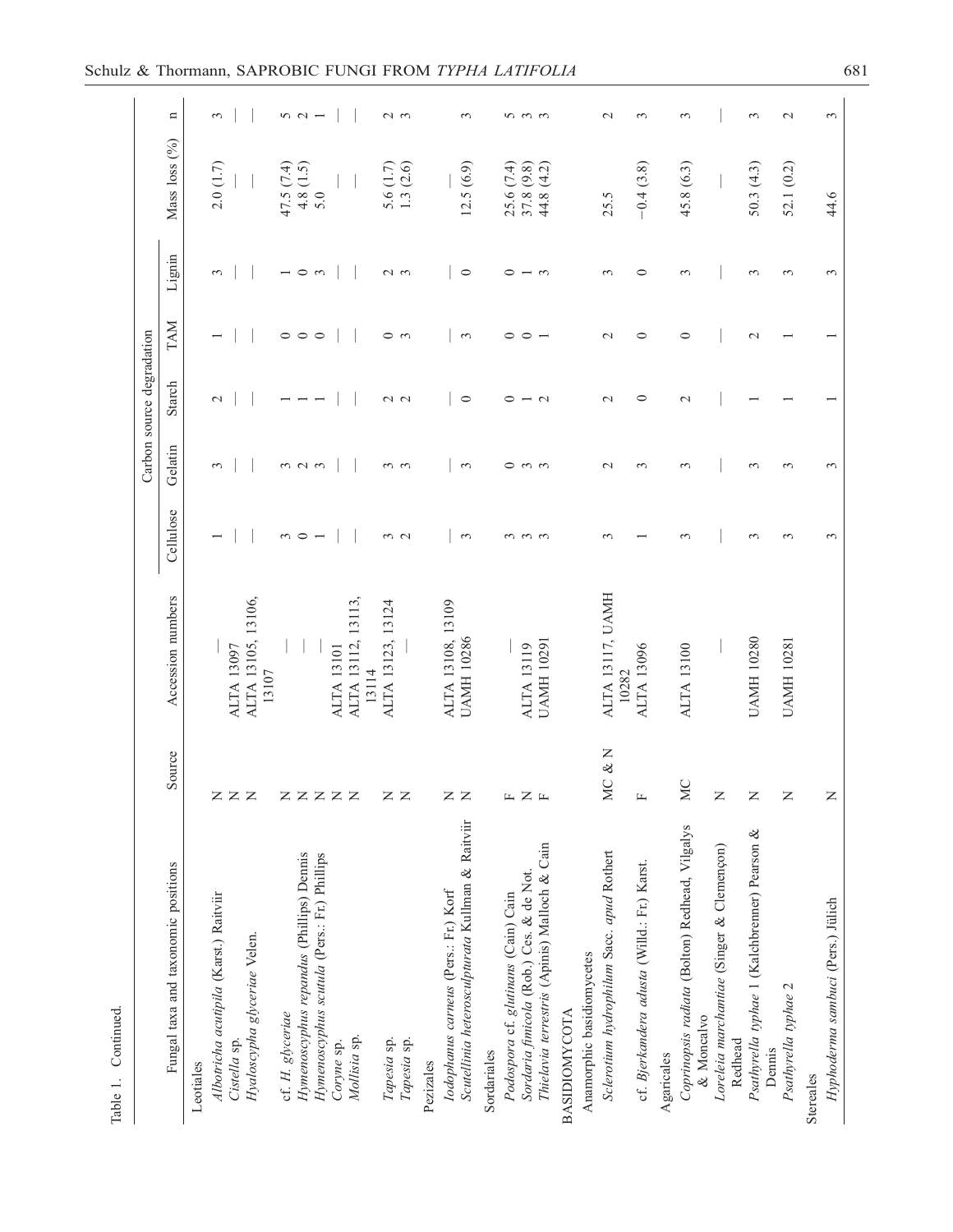

Figure 1. The ability of taxonomically different groups of fungi isolated from senesced *Typha latifolia* leaves from marshes in central Alberta, Canada to use selected carbon sources *in vitro*. Bars represent mean "indices of degradability'' for ten fungal groups. Dashed lines separate ascomycetes (left) from basidiomycetes (right). Aa  $=$  fungi with putative ascomycete affinities ( $n = 9$ ), Doth—Dothideales  $(n = 6)$ , Euro—Eurotiales  $(n = 2)$ , Hypo—Hypocreales  $(n = 1)$  $= 1$ ), Leot—Leotiales (n  $= 6$ ), Pezi—Pezizales (n  $= 1$ ), Sord—Sordariales ( $n = 3$ ), Ba—taxa with putative basidiomycete affinities ( $n = 2$ ), Agar—Agaricales ( $n = 2$ ), and Ster-Stereales ( $n = 1$ ). Error bars represent standard deviations of variation in the indices of degradability in each of the fungal orders.

64% mass loss in one year). However, the continuous distribution of mass losses contrasts with Osono and Takeda (2002), who found that only eight of 79 taxa (10%) from beech litter caused a mass loss  $> 10\%$ , and most produced mass  $\log \frac{5}{6}$  (after eight weeks at 20  $^{\circ}$ C). They also found that the most efficient saprobes were basidiomycetes, in particular members of the Agaricales (up to 57.6% mass loss), and some ascomycetes, particularly members of the Xylariales (up to 14.4% mass loss). Members of these two families are widespread, are frequently found growing on wood and herbaceous plant materials, and are actively involved in their decomposition (Pointing et al. 2003). Although our study showed similarly large mass loss caused by the basidiomycetes *P. typhae*, *C. radiata* (Agaricales), and *H. sambuci* (Stereales) (45–50%), similar or greater mass loss was caused by *Acremo-* *nium* sp. and various ascomycetes (up to 55%; Table 1). This indicates that *T. latifolia* leaves are effectively decomposed by a great diversity of fungi, possibly as a result of the relatively higher nitrogen and phosphorus content compared to other emergent macrophytes. Similar to our results, Thormann et al. (2002) found that of fungi isolated from *Sphagnum fuscum* (Schimp.) Klinggr., the greatest mass loss was produced by an ascomycete and several anamorphic taxa with putative ascomycete affinities (up to 5.1% after eight weeks at 20 $\degree$ C), while their basidiomycete caused only 1.7% mass loss. These mass losses on average are substantially lower than ours and those reported previously from other substrates, possibly because of the poorer litter quality of their bryophyte material (Thormann et al. 2001).

Relationships between Enzymatic Profiles and Mass Losses

Relationships between observed litter mass losses and enzymatic profiles of fungi should be intuitive; however, to our knowledge, they have not been shown previously. In our study, the ability of fungi to use cellulose as a C source showed a positive relationship with *T. latifolia* leaf mass loss (i.e., as the index of cellulose degradation increased, so did the observed mass loss of the leaf tissues; Figure 2). This relationship is not surprising because cellulose is likely the major structural polymer in *T. latifolia* leaves (see above); however, it is the first time to our knowledge that such a relationship has been shown. This contrasts with results from Torzilli (1982), Harper (1985), and Bowen and Harper (1990), who found no correlation between enzymatic activities and mass loss caused by fungi *in vitro*. Compared to our study, those studies used different assays for determining enzymatic activities and smaller sets of taxonomically more closely related fungi; hence, direct comparisons remain speculative. It is possible that the relationship between enzyme production and mass loss capabilities can only be seen on a broader scale or that other *in vitro* techniques may mask correlations. Our data showed no relationships between mass loss and starch, gelatin, tannic acid, and lignin degradation (Figure 2).

Enzymatic test results from our *in vitro* studies were limited by the use of crude tests that may or may not represent the enzymatic activity of fungi *in situ*; however, these tests clearly demonstrated that our taxa are capable of producing these enzymes under some conditions. In addition, we used green leaves for mass loss determinations, which are richer in nitrogen and phosphorus than naturally senesced plant material, possibly resulting in an overestimation of mass losses. This may have been exacerbated by autoclaving the leaves prior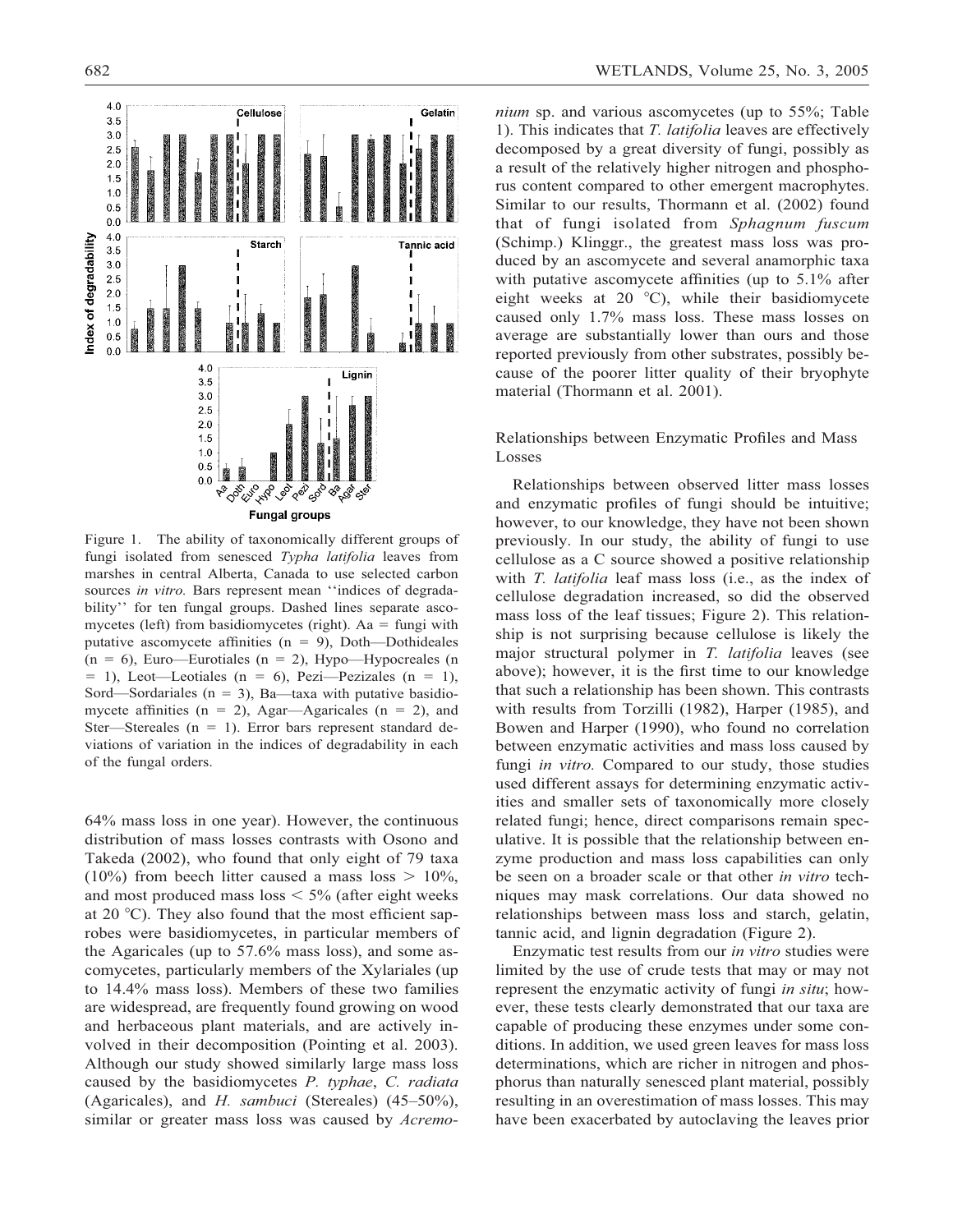

Figure 2. Box-and-whisker plots showing the relationship between mass loss of *Typha latifolia* leaves and indices of degradability of five carbon sources by fungi isolated from senesced *T. latifolia* leaves from three marshes in central Alberta, Canada. ID—insufficient data to generate a boxand-whisker plot (less than five data points for the specific index of degradability).

to inoculation with the fungi, although controls were used, and Tsuneda et al. (2001) found no discernable changes to *Sphagnum* leaf morphology after autoclaving. Potential changes in tissue chemistry were assessed neither in their study nor our study. Despite these limitations, our data are valuable in that they indicate potential enzymatic abilities of and mass losses by these fungi. Additional studies of this nature are necessary to gain a better understanding of decomposition dynamics from a microbial perspective, especially in wetlands, which are often nutrient-poor and characterized by tight nutrient-cycling mechanisms.

## ACKNOWLEDGMENTS

We thank R. S. Currah for valuable advice and support during this project and A. Smreciu, M. Greif, and. Rice for assistance in the laboratory. We also thank two anonymous reviewers for their comments on an earlier version of this paper. This project was funded by a Natural Sciences and Engineering Research Council of Canada (NSERC) grant to R. S. C.

#### LITERATURE CITED

- Bärlocher, F. and N. R. Biddiscombe. 1996. Geratology and decomposition of *Typha latifolia* and *Lythrum salicaria* in a freshwater marsh. Archiv für Hydrobiologie 136:309–325.
- Bergbauer, M., M. A. Moran, and R. E. Hodson. 1992. Decomposition of lignocellulose from a freshwater macrophyte by aeroaquatic fungi. Microbial Ecology 23:159–167.
- Bowen, R. M. and S. H. T. Harper. 1990. Decomposition of wheat straw and related compounds by fungi isolated from straw in arable soils. Soil Biology and Biochemistry 22:393–399.
- Brinson, M. M., A. E. Lugo, and S. Brown. 1981. Primary productivity, decomposition and consumer activity in freshwater wetlands. Annual Review of Ecology and Systematics 12:123–161.
- Campbell, C., D. H. Vitt, L. A. Halsey, I. D. Campbell, M. N. Thormann, and S. E. Bayley. 2000. Net primary production and standing biomass in northern continental wetlands. Natural Resources Canada, Canadian Forest Service, Northern Forestry Centre, Edmonton, AB, Canada. Information Report NOR-X-369.
- Davidson, R. W., W. A. Campbell, and D. J. Blaisdell. 1938. Differentiation of wood-decaying fungi by their reactions on gallic or tannic acid medium. Journal of Agriculture and Research 57: 683–695.
- Domsch, K. H., W. Gams, and T.-H. Anderson. 1980. Compendium of Soil Fungi, vols. 1 & 2. Academic Press, London, UK.
- Eaton, R. A. and M. D. C. Hale. 1993. Wood, Decay, Pests, and Prevention. Chapman and Hall, London, UK.
- Environment Canada. 1993. Canadian Climate Normals, 1961–1990, Prairie Provinces. Environment Canada, Canadian Climate Program, Ottawa, ON, Canada.
- Eriksson, K.-E. L., R. A. Blanchette, and P. Ander. 1990. Microbial and Enzymatic Degradation of Wood and Wood Components. Springer Verlag, New York, NY, USA.
- Escher, N., B. Käch, and W. Nentwig. 2000. Decomposition of transgenic *Bacillus thuringiensis* maize by microorganisms and woodlice *Porcellio scaber* (Crustacea: Isopoda). Basic and Applied Ecology 1:161–169.
- Farr, D. F., A. Y. Rossman, M. E. Palm, and E. B. McCray. 2004. Fungal Databases, Systematic Botany and Mycology Laboratory, ARS, USDA. http://nt.ars-grin.gov/fungaldatabases.
- Flanagan, P. W. and A. M. Scarborough. 1974. Physiological groups of decomposer fungi on tundra plant remains. p. 159–181. *In* J. A. Holding, O. W. Heal, S. F. MacLean, and P. W. Flanagan (eds.) Soil Organisms and Decomposition in Tundra. Tundra Biome Steering Committee, Stockholm, Sweden.
- Gessner, M. O., K. Suberkropp, and E. Chauvet. 1997. Decomposition of plant litter by fungi in marine and freshwater ecosystems. p. 303–322. *In* D. T. Wicklow and B. Söderström (eds.) The Mycota, Vol. IV. Environmental and Microbial Relationships. Springer-Verlag, Berlin, Germany.
- Hackney, C. T., D. E. Padgett, and M. H. Posey. 2000. Fungal and bacterial contributions to the decomposition of *Cladium* and *Typha* leaves in nutrient enriched and nutrient poor areas of the Everglades, with a note on ergosterol concentrations in Everglades soils. Mycological Research 104:666–670.
- Harper, S. H. T. 1985. Colonization and decomposition of straw by fungi. Transactions of the British Mycological Society 85:655– 661.
- Hasija, S. K. and P. K. Singhal. 1991. Degradation of plant litter by aquatic hyphomycetes. p. 481–505. *In* D. K. Arora, B. Rai, K. G. Mukerji, and G. R. Knudsen (eds.) Handbook of Applied Mycology. Vol. 1: Soil and Plants. Marcel Dekker, New York, NY, USA.
- Hutchison, L. J. 1990. Studies on the systematics of ectomycorrhizal fungi in axenic culture. II. The enzymatic degradation of selected carbon and nitrogen compounds. Canadian Journal of Botany 68: 1522–1530.
- Kjøller, A. and S. Struwe. 1992. Functional groups of microfungi in decomposition. p. 619–630. *In* G. C. Carroll and D. T. Wicklow (eds.) The Fungal Community: Its Organization and Role in the Ecosystem. Marcel Dekker, New York, NY, USA.
- Komínková, D., K. A. Kuehn, N. Büsing, D. Steiner, and M. O. Gessner. 2000. Microbial biomass, growth, and respiration asso-